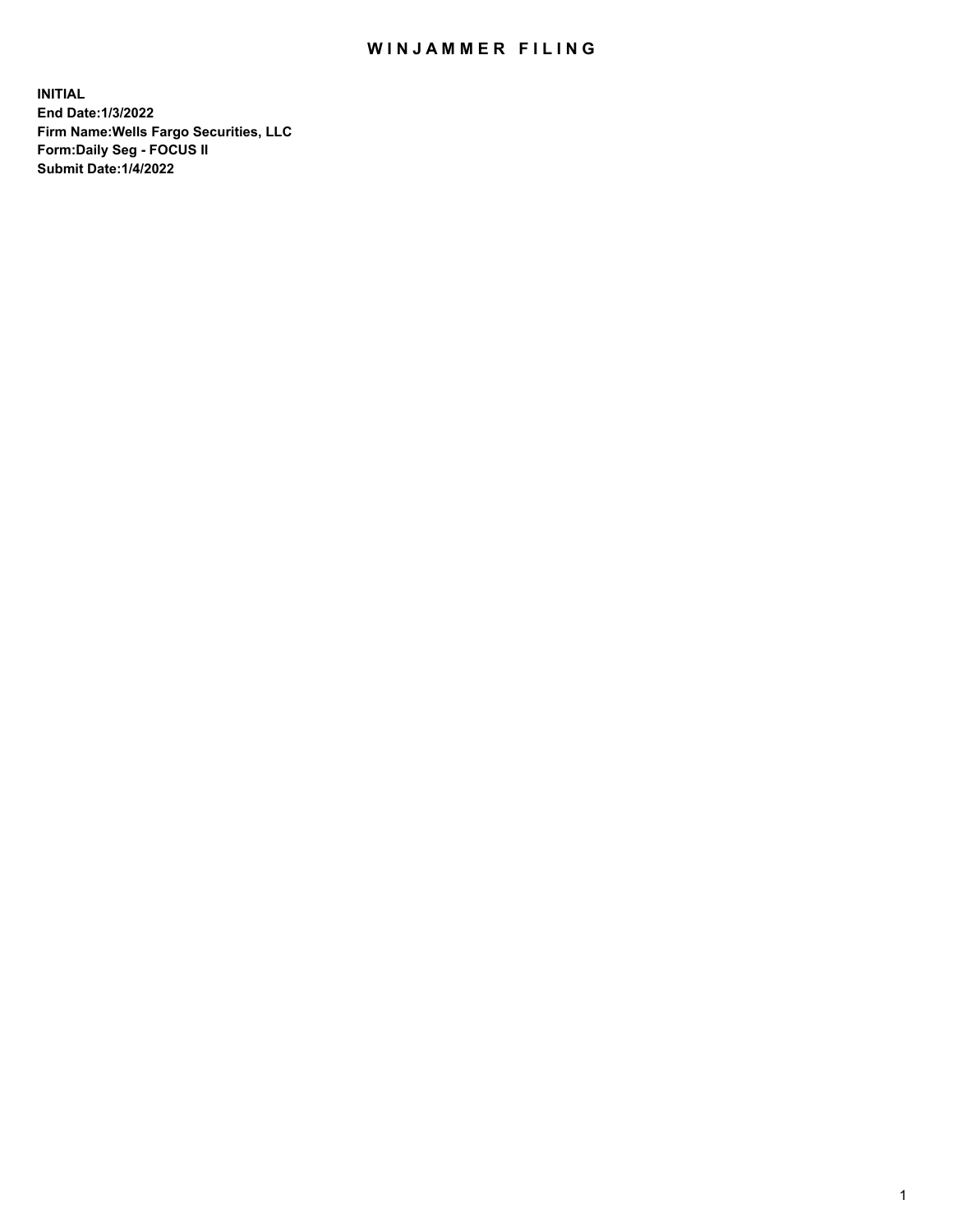**INITIAL End Date:1/3/2022 Firm Name:Wells Fargo Securities, LLC Form:Daily Seg - FOCUS II Submit Date:1/4/2022 Daily Segregation - Cover Page**

| Name of Company                                                                                                                                                                                                                                                                                                               | <b>Wells Fargo Securities LLC</b>                          |
|-------------------------------------------------------------------------------------------------------------------------------------------------------------------------------------------------------------------------------------------------------------------------------------------------------------------------------|------------------------------------------------------------|
| <b>Contact Name</b>                                                                                                                                                                                                                                                                                                           | <b>James Gnall</b>                                         |
| <b>Contact Phone Number</b>                                                                                                                                                                                                                                                                                                   | 917-699-6822                                               |
| <b>Contact Email Address</b>                                                                                                                                                                                                                                                                                                  | james.w.gnall@wellsfargo.com                               |
| FCM's Customer Segregated Funds Residual Interest Target (choose one):<br>a. Minimum dollar amount: ; or<br>b. Minimum percentage of customer segregated funds required:% ; or<br>c. Dollar amount range between: and; or<br>d. Percentage range of customer segregated funds required between:% and%.                        | 115,000,000<br><u>0</u><br><u>00</u><br>00                 |
| FCM's Customer Secured Amount Funds Residual Interest Target (choose one):<br>a. Minimum dollar amount: ; or<br>b. Minimum percentage of customer secured funds required:%; or<br>c. Dollar amount range between: and; or<br>d. Percentage range of customer secured funds required between: % and %.                         | 30,000,000<br><u>0</u><br>0 <sub>0</sub><br>0 <sub>0</sub> |
| FCM's Cleared Swaps Customer Collateral Residual Interest Target (choose one):<br>a. Minimum dollar amount: ; or<br>b. Minimum percentage of cleared swaps customer collateral required:%; or<br>c. Dollar amount range between: and; or<br>d. Percentage range of cleared swaps customer collateral required between:% and%. | 340,000,000<br><u>0</u><br>0 <sub>0</sub><br>00            |

Attach supporting documents CH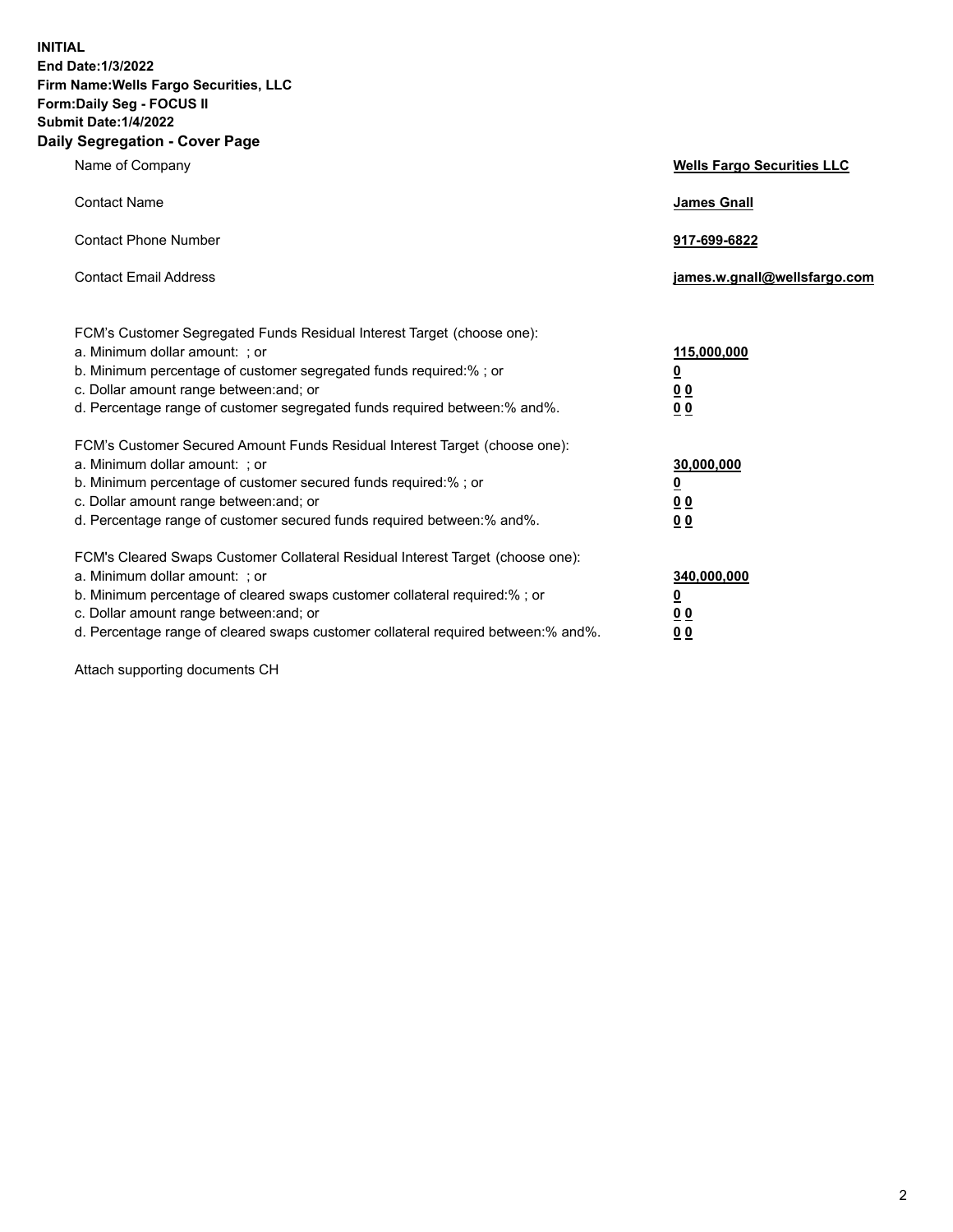**INITIAL End Date:1/3/2022 Firm Name:Wells Fargo Securities, LLC Form:Daily Seg - FOCUS II Submit Date:1/4/2022 Daily Segregation - Secured Amounts** Foreign Futures and Foreign Options Secured Amounts Amount required to be set aside pursuant to law, rule or regulation of a foreign government or a rule of a self-regulatory organization authorized thereunder 1. Net ledger balance - Foreign Futures and Foreign Option Trading - All Customers A. Cash **204,594,160** [7315] B. Securities (at market) **197,651,733** [7317]

- 2. Net unrealized profit (loss) in open futures contracts traded on a foreign board of trade **42,303,149** [7325]
- 3. Exchange traded options
	- a. Market value of open option contracts purchased on a foreign board of trade **3,172** [7335]
	- b. Market value of open contracts granted (sold) on a foreign board of trade **0** [7337]
- 4. Net equity (deficit) (add lines 1. 2. and 3.) **444,552,214** [7345]
- 5. Account liquidating to a deficit and account with a debit balances gross amount **246,958** [7351] Less: amount offset by customer owned securities **-245,586** [7352] **1,372** [7354]
- 6. Amount required to be set aside as the secured amount Net Liquidating Equity Method (add lines 4 and 5)
- 7. Greater of amount required to be set aside pursuant to foreign jurisdiction (above) or line 6.

## FUNDS DEPOSITED IN SEPARATE REGULATION 30.7 ACCOUNTS

- 1. Cash in banks
	- A. Banks located in the United States **90,699,202** [7500]
	- B. Other banks qualified under Regulation 30.7 **18,729,558** [7520] **109,428,760**
- 2. Securities
	- A. In safekeeping with banks located in the United States **132,277,792** [7540]
- B. In safekeeping with other banks qualified under Regulation 30.7 **0** [7560] **132,277,792** [7570]
- 3. Equities with registered futures commission merchants
	-
	-
	- C. Unrealized gain (loss) on open futures contracts **-7,360,231** [7600]
	- D. Value of long option contracts **3,172** [7610]
	- E. Value of short option contracts **0** [7615] **125,281,111** [7620]
- 4. Amounts held by clearing organizations of foreign boards of trade
	- A. Cash **0** [7640]
	- B. Securities **0** [7650]
	- C. Amount due to (from) clearing organization daily variation **0** [7660]
	- D. Value of long option contracts **0** [7670]
	- E. Value of short option contracts **0** [7675] **0** [7680]
- 5. Amounts held by members of foreign boards of trade
	-
	-
	- C. Unrealized gain (loss) on open futures contracts **57,570,064** [7720]
	- D. Value of long option contracts **0** [7730]
	- E. Value of short option contracts **0** [7735] **196,176,849** [7740]
- 6. Amounts with other depositories designated by a foreign board of trade **0** [7760]
- 7. Segregated funds on hand **0** [7765]
- 8. Total funds in separate section 30.7 accounts **563,164,512** [7770]
- 9. Excess (deficiency) Set Aside for Secured Amount (subtract line 7 Secured Statement Page 1 from Line 8)
- 10. Management Target Amount for Excess funds in separate section 30.7 accounts **30,000,000** [7780]
- 11. Excess (deficiency) funds in separate 30.7 accounts over (under) Management Target **88,610,926** [7785]

**0** [7305]

**444,553,586** [7355]

## **444,553,586** [7360]

[7530]

 A. Cash **57,260,398** [7580] B. Securities **75,377,772** [7590]

 A. Cash **-41,464,290** [7700] B. Securities **180,071,075** [7710] **118,610,926** [7380]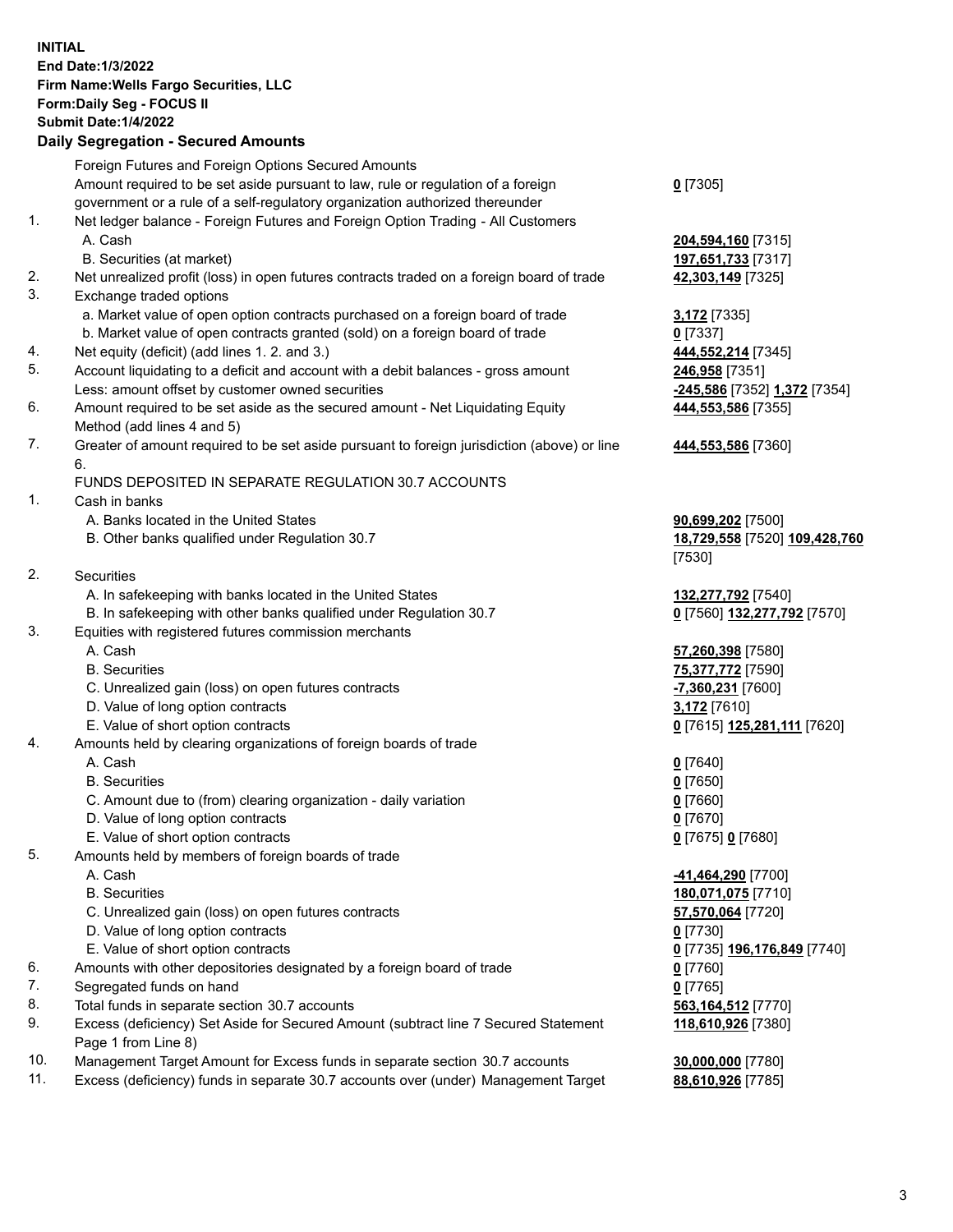**INITIAL End Date:1/3/2022 Firm Name:Wells Fargo Securities, LLC Form:Daily Seg - FOCUS II Submit Date:1/4/2022 Daily Segregation - Segregation Statement** SEGREGATION REQUIREMENTS(Section 4d(2) of the CEAct) 1. Net ledger balance A. Cash **3,078,836,684** [7010] B. Securities (at market) **2,113,537,812** [7020] 2. Net unrealized profit (loss) in open futures contracts traded on a contract market **204,293,938** [7030] 3. Exchange traded options A. Add market value of open option contracts purchased on a contract market **1,045,082,934** [7032] B. Deduct market value of open option contracts granted (sold) on a contract market **-1,011,654,506** [7033] 4. Net equity (deficit) (add lines 1, 2 and 3) **5,430,096,862** [7040] 5. Accounts liquidating to a deficit and accounts with debit balances - gross amount **313,245,102** [7045] Less: amount offset by customer securities **-310,981,472** [7047] **2,263,630** [7050] 6. Amount required to be segregated (add lines 4 and 5) **5,432,360,492** [7060] FUNDS IN SEGREGATED ACCOUNTS 7. Deposited in segregated funds bank accounts A. Cash **190,059,737** [7070] B. Securities representing investments of customers' funds (at market) **660,215,149** [7080] C. Securities held for particular customers or option customers in lieu of cash (at market) **210,039,942** [7090] 8. Margins on deposit with derivatives clearing organizations of contract markets A. Cash **2,745,332,548** [7100] B. Securities representing investments of customers' funds (at market) **199,469,739** [7110] C. Securities held for particular customers or option customers in lieu of cash (at market) **1,903,497,870** [7120] 9. Net settlement from (to) derivatives clearing organizations of contract markets **-59,694,468** [7130] 10. Exchange traded options A. Value of open long option contracts **1,045,082,934** [7132] B. Value of open short option contracts **-1,011,654,506** [7133] 11. Net equities with other FCMs A. Net liquidating equity **0** [7140] B. Securities representing investments of customers' funds (at market) **0** [7160] C. Securities held for particular customers or option customers in lieu of cash (at market) **0** [7170] 12. Segregated funds on hand **0** [7150] 13. Total amount in segregation (add lines 7 through 12) **5,882,348,945** [7180] 14. Excess (deficiency) funds in segregation (subtract line 6 from line 13) **449,988,453** [7190] 15. Management Target Amount for Excess funds in segregation **115,000,000** [7194] **334,988,453** [7198]

16. Excess (deficiency) funds in segregation over (under) Management Target Amount Excess